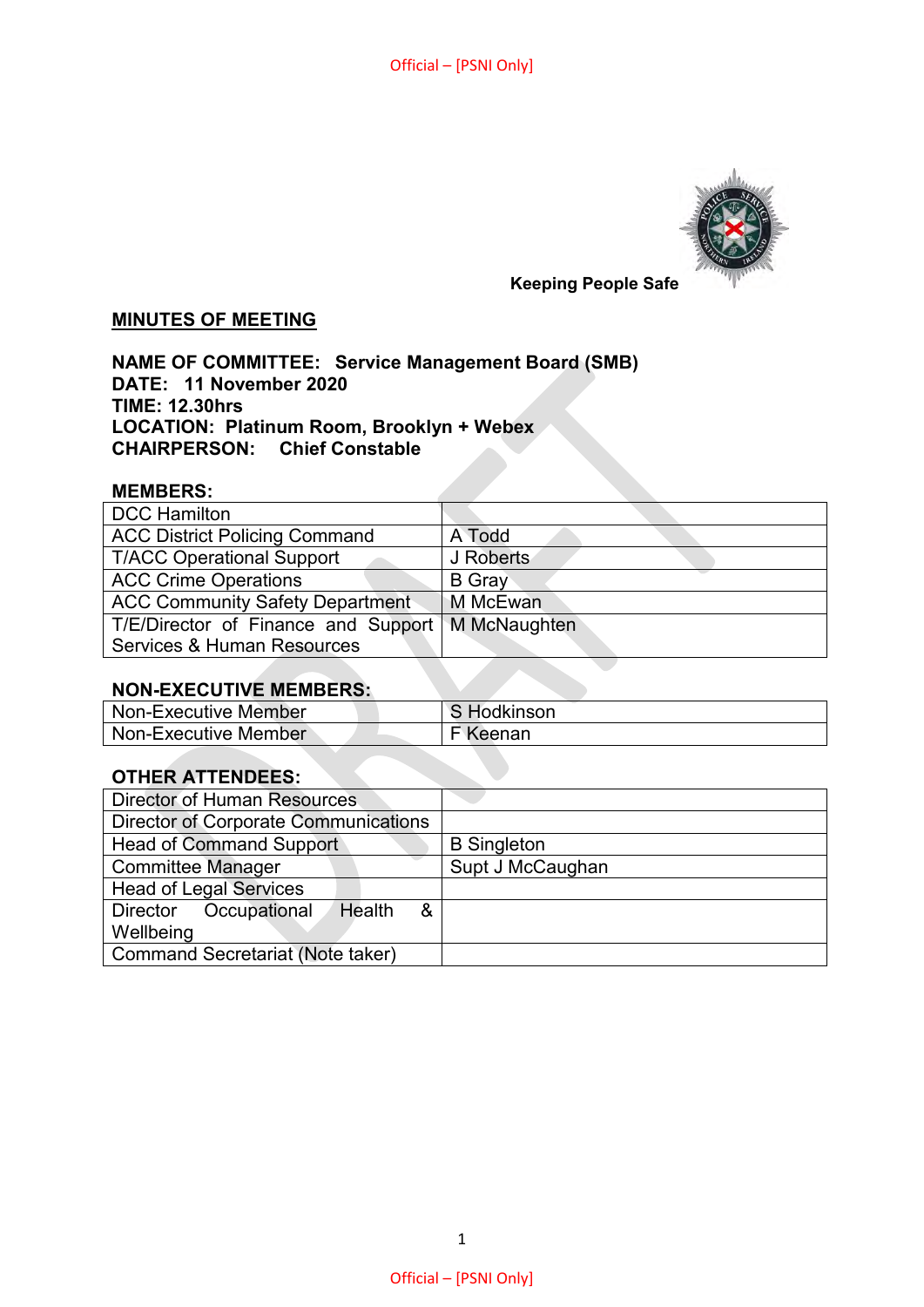# **ACTIONS assigned by the Chair are highlighted in blue text.**

| Item No |                                                                                                                                                                                                                                                                                                                                                          |
|---------|----------------------------------------------------------------------------------------------------------------------------------------------------------------------------------------------------------------------------------------------------------------------------------------------------------------------------------------------------------|
| 1.0     | 157/20 Welcome and Apologies                                                                                                                                                                                                                                                                                                                             |
|         |                                                                                                                                                                                                                                                                                                                                                          |
| 2.0     | 158/20 Declaration of Conflict of Interest                                                                                                                                                                                                                                                                                                               |
|         | The Chief Constable stated that as per decision taken at Service<br>Executive Board on 18 January 2017, in line with good corporate<br>governance practice as set out by the NI Audit Office, members and any<br>persons in attendance were to declare any conflict of interest with any<br>items on the agenda, which would be recorded in the minutes. |
| 3.0     | 159/20 Minutes of Previous meetings                                                                                                                                                                                                                                                                                                                      |
|         | The minutes from the meeting on 14 October 2020 were approved.                                                                                                                                                                                                                                                                                           |
| 4.0     | 160/20 Actions Arising from previous meetings                                                                                                                                                                                                                                                                                                            |
|         | The outstanding actions were reviewed and the action register was<br>updated accordingly.                                                                                                                                                                                                                                                                |
| 5.0     | 161/20 Highlight Reports for Governance Boards<br>The Deputy Chief Constable provided an update from the most recent<br>meeting of the Service Performance Board and the People and Culture<br>Boards.                                                                                                                                                   |
|         | <b>Updates Noted.</b>                                                                                                                                                                                                                                                                                                                                    |
| 6.0     | 162/20 Corporate Risk Register<br>The Deputy Chief Constable briefed members that a new reporting<br>format for the Corporate Risk Register was being developed and would<br>be brought to SMB for consideration on completion.                                                                                                                          |
|         | The proposals to ratify the decision to reduce the residual risk rating of<br>the Seapark Siporex panels risk to 12(major/possible) and de-escalate<br>to F&SS/HR's departmental risk register for continued management<br>were agreed.                                                                                                                  |
|         | Decisions: Reduce the residual risk rating of the Seapark Siporex<br>panels risk to 12(major/possible) and de-escalate to F&SS/HR's<br>departmental risk register for continued management.                                                                                                                                                              |
| 7.0     | 163/20 Finance Report                                                                                                                                                                                                                                                                                                                                    |
|         | T/E/Director of Finance and Support Services & Human Resources<br>updated members on the financial position at the end of October 2020.                                                                                                                                                                                                                  |
|         |                                                                                                                                                                                                                                                                                                                                                          |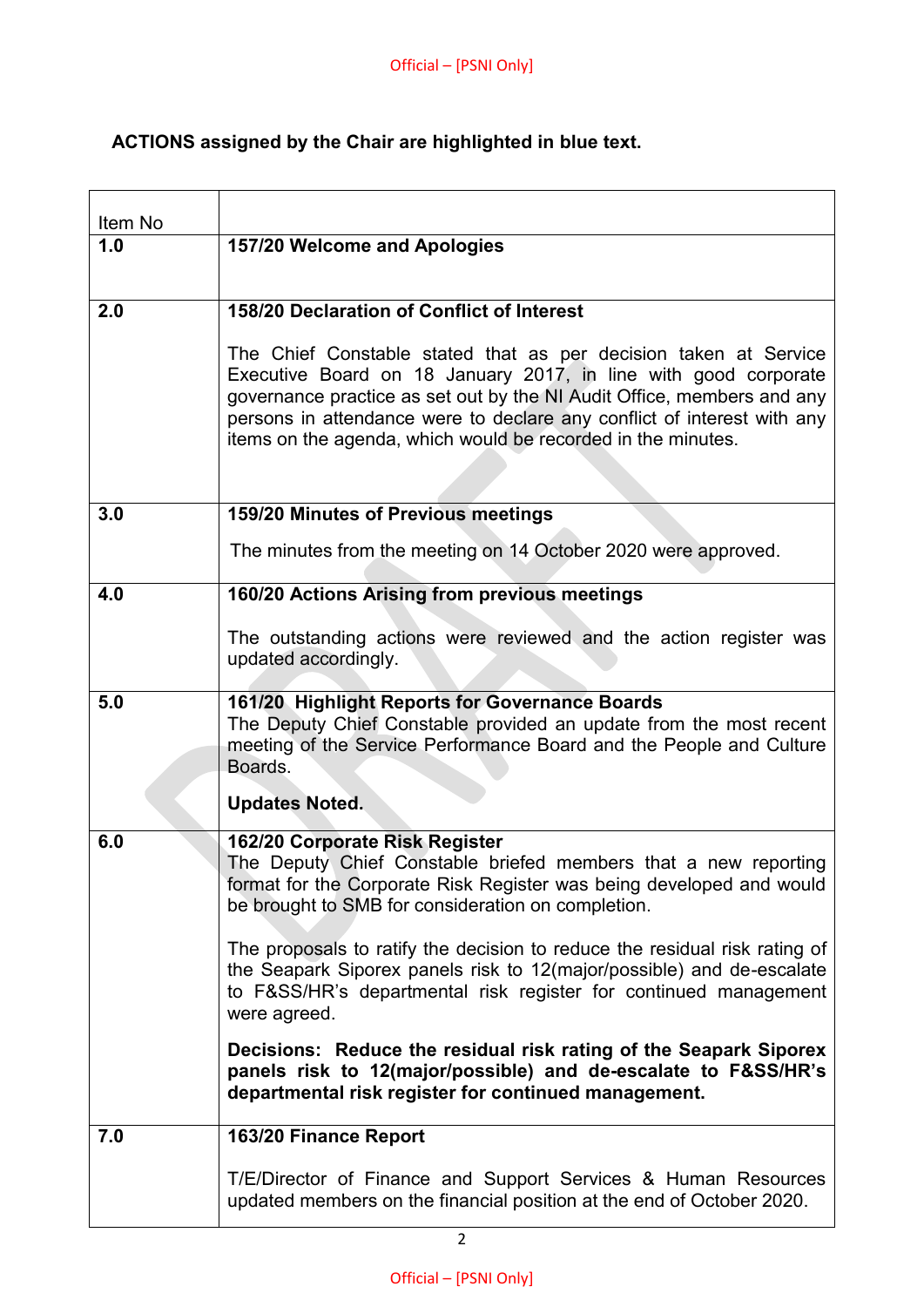|     | The Chief Constable updated members on the recent Service<br>Investment Board (SIB) meeting on 9 November 2020 where potential<br>priority areas for investment to utilise any underspend was discussed.<br>Digital mobility was agreed as a priority area.                                                                         |
|-----|-------------------------------------------------------------------------------------------------------------------------------------------------------------------------------------------------------------------------------------------------------------------------------------------------------------------------------------|
|     | Members discussed the lack of clarity about the ongoing Spending<br>Review process and the probability of a 1 year settlement which could<br>potentially be a flat cash settlement. Members further discussed the<br>significant challenges such a decision would have on the organisation in<br>light of the modernisation agenda. |
|     | Action: Submit the results of the Scenario Planning Exercise being<br>carried out by SIB to SMB in January 2020 - T/E/Director of Finance<br>and Support Services & Human Resources                                                                                                                                                 |
|     | Decision: Proceed with work to appoint a Strategic Partner and the<br>Transformation Programme, whatever the likely budget settlement<br>as this would help to deliver longer term efficiency savings.                                                                                                                              |
| 8.0 | 164/20 Human Resources Department Update                                                                                                                                                                                                                                                                                            |
|     | The Director of Human Resources provided members with a summary of<br>the Human Resources Highlight report which was previously circulated.                                                                                                                                                                                         |
|     | Summary and key points as below:                                                                                                                                                                                                                                                                                                    |
|     | Recruitment – delays in assessment centres due to Coronavirus<br>$\bullet$<br>Restriction Regulations, potential dates for resumption and<br>alternative plans being considered.                                                                                                                                                    |
|     | • Promotion Processes - numbers ongoing                                                                                                                                                                                                                                                                                             |
|     | Attendance Management – improvement in numbers of officers<br>and staff absent measured on previous year.                                                                                                                                                                                                                           |
|     | Retirement $-$ change of behaviour in officers indicating the<br>intention to retire and opting to stay                                                                                                                                                                                                                             |
|     | G4S Managed Services Contract - deep dive<br>report<br>commissioned by SIB                                                                                                                                                                                                                                                          |
|     | Members noted the update provided.                                                                                                                                                                                                                                                                                                  |
| 9.0 | 165/20 Enhanced Roll out of Spit and Bite Guard                                                                                                                                                                                                                                                                                     |
|     | T/ACC Operational Support introduced members to the updated Spit<br>and Bite Guard paper which was a follow on from the paper discussed at<br>SMB in October 2020.                                                                                                                                                                  |
|     | Members discussed the options presented and it was clarified that the<br>immediate decision sought was the further roll out of Spit and Bite<br>Guards within the Covid environment. It was also agreed that the break<br>point of Covid would be when the Health Regulations declared it.                                          |
|     | Members were updated on discussions that had taken place with the                                                                                                                                                                                                                                                                   |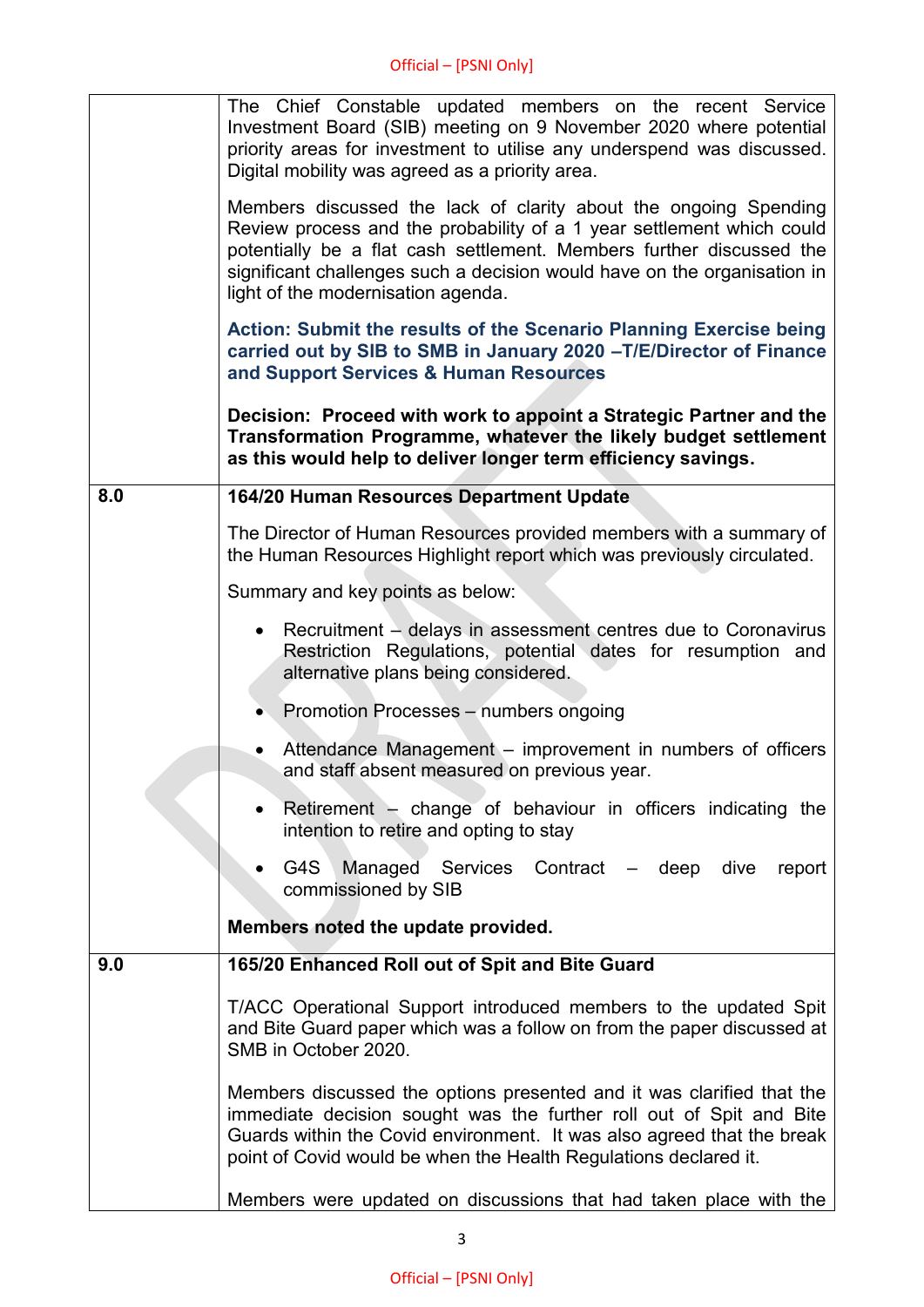|      | Northern Ireland Commissioner for Children and Young People and it<br>was made clear that the rights of the child would need to be considered<br>for this and future policy decisions on Spit and Bite Guards. Other<br>considerations to be balanced were the Health and Safety of Officers<br>and Human Rights.                 |
|------|-----------------------------------------------------------------------------------------------------------------------------------------------------------------------------------------------------------------------------------------------------------------------------------------------------------------------------------|
|      | It was also clarified that the Spit and Bite Guard decisions did not fall<br>under the definition of novel and contentious in terms of Northern Ireland<br>Policing Board responsibilities.                                                                                                                                       |
|      | Action: Submit a revised paper to Senior Executive Team meeting on<br>Monday 16 November 2020 to reflect the discussion around rationale –<br><b>T/ACC Operation Support.</b>                                                                                                                                                     |
|      | Action: Following SET meeting on 16 November 2020 ensure policy is<br>written up appropriately - T/ACC Operation Support.                                                                                                                                                                                                         |
|      | Action - Develop an enhanced training package on Spit and Bite Guard<br>to include full awareness of Human Rights and an agreed script for<br>officers applying the guard. Officers already trained should also receive<br>the enhanced training - T/ACC Operation Support.                                                       |
|      | Action: Update Northern Ireland Policing Board on decision in principle<br>- Committee Manager                                                                                                                                                                                                                                    |
|      | Decision - Issue Spit and Bite Guards to all Operational Officers in<br>PSNI agreed in principle and would be ratified after SET on Monday<br><b>16 November 2020.</b>                                                                                                                                                            |
| 10.0 | 166/20 Mental Health and Risk Analysis                                                                                                                                                                                                                                                                                            |
|      | The Director of Occupational Health & Wellbeing updated members on<br>the findings of the PSNI Stress and Trauma Survey which had been<br>previously circulated. Members were made aware of the overall risk<br>factors, feelings towards mental health support, key findings and<br>recommendations contained within the report. |
|      | Decision: Members noted the content of the report and agreed that<br>further work to address the findings and recommendations would<br>be worked through at the People and Culture Board.                                                                                                                                         |
| 11.0 | 167/20 South Armagh Review                                                                                                                                                                                                                                                                                                        |
|      | Due to time constraints this agenda item was not heard and would now<br>be discussed at SMB on 9 December 2020.                                                                                                                                                                                                                   |
| 12.0 | 168/20 Any Other Business                                                                                                                                                                                                                                                                                                         |
|      | 1. Forthcoming Papers                                                                                                                                                                                                                                                                                                             |
|      | Members agreed the following timeline for SMB papers:                                                                                                                                                                                                                                                                             |